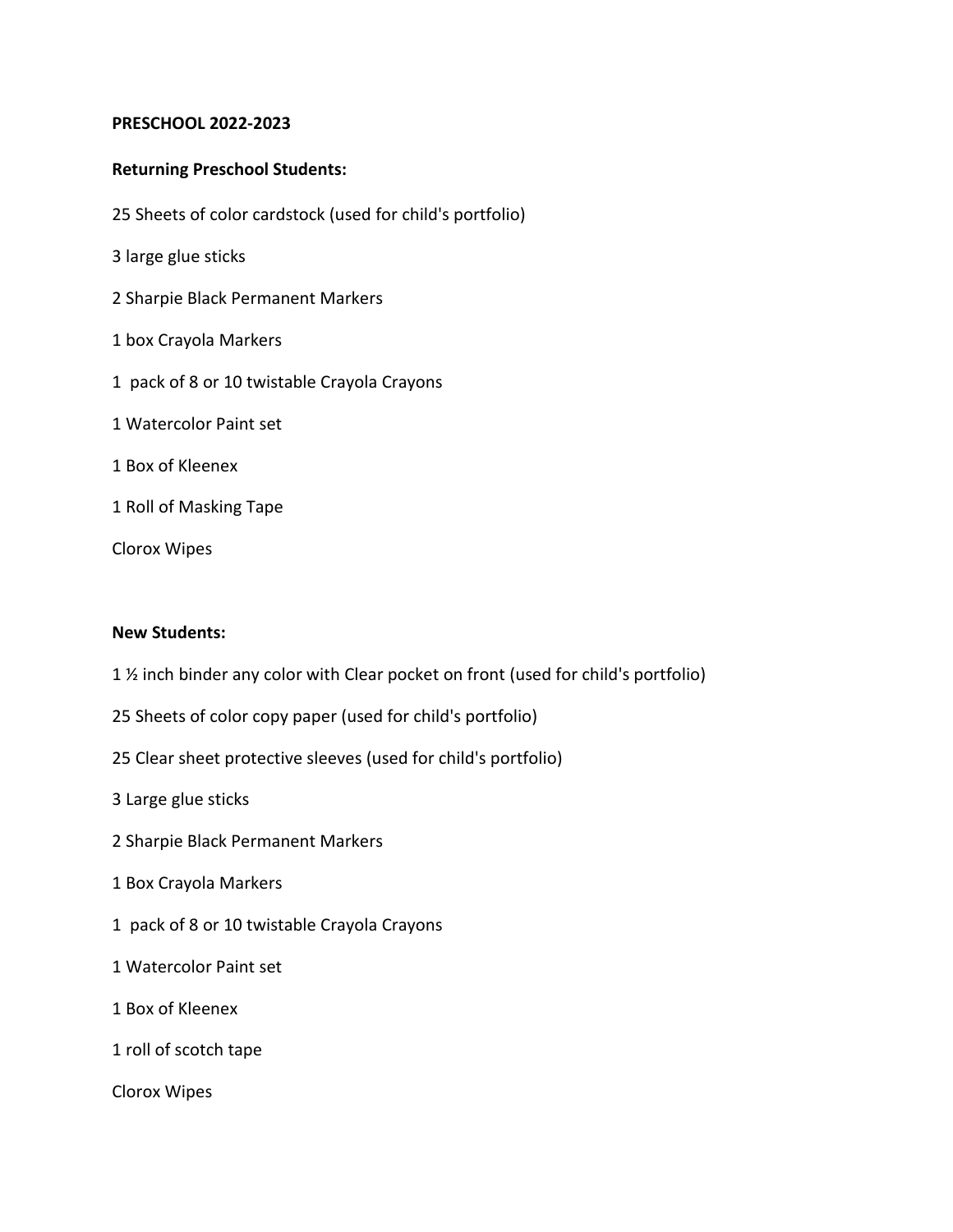#### **Students in Grades 1-8 need a backpack. Kindergarteners cannot have backpacks**

#### **EMERGENCY CARE PACKETS (Grades K-8)**

Parents are asked to provide for each of their children a pack with the following items to be available in the event of an emergency:

A large Ziplock bag, with name and grade of student clearly marked. Contents of the bag should include:

- Change of underwear & Toothbrush/paste
- Mylar emergency blanket for warmth
- Two granola bars
- Small pack moisturized towels
- Extra pair of glasses (if necessary) & necessary prescription medication with directions
- Two "puncture proof" containers of fruit juice
- Paperback book and/or small games
- 'Comfort' letter to child/ren from parent(s)/guardian(s) in case we are kept at school for a day or two.

These packs will be kept in the school emergency shelter (medication will be kept in the office) until the last day of school, when they will be returned to the child.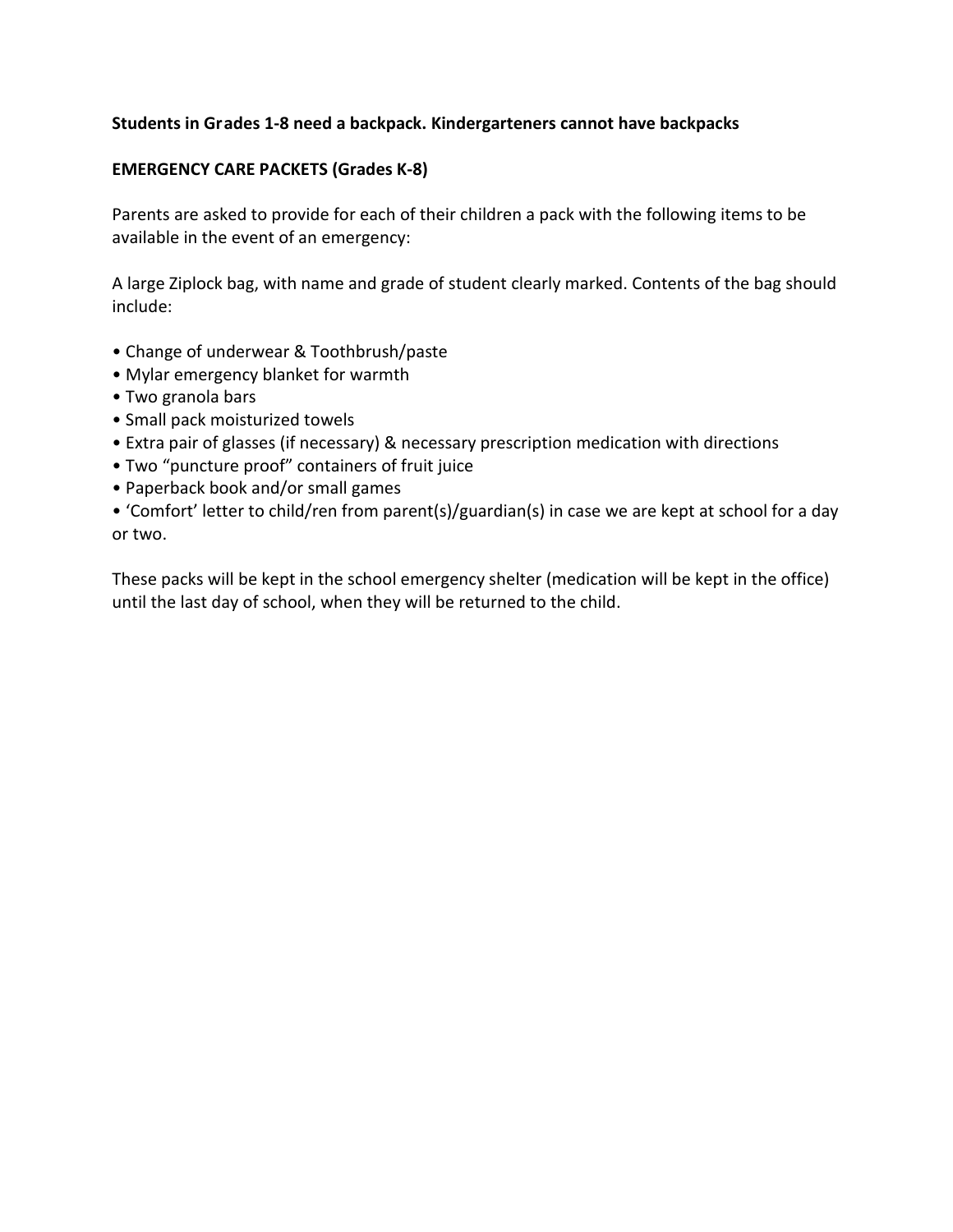#### **KINDERGARTEN 2022-2023**

#### **Consumable supplies, please do not label:**

- 1 **Primary** Composition Book with **space for a picture** at the top of each page
- 3 Black Sharpie Permanent Markers
- 1 bottle of 4 ounce Elmer's white school glue
- 3 packs Crayola Twistables colored pencils
- 6 Elmer's glue sticks, **large size** (about 1 ounce)
- 3 sets Crayola Twistables crayons, **24 count only**, regular size, classic colors
- 1 pair of 5" blunt scissors with metal blades and plastic handles
- 1 pink eraser
- 1 box of sidewalk chalk

#### **Please send in these items at the beginning of the month in which your child's birthday falls. Send in August for all summer birthdays:**

- 2 boxes of Kleenex
- 3 containers of household surface wipe, like Lysol or Kirkland
- 2 pump bottle of liquid hand soap
- 1 small pump bottle of hand sanitizer
- 1 roll of paper towels
- 1 small box junior size/small bandaids

#### **Items to be labeled with your child's name for individual use:**

- Lunch box (if desired)
- 'Kindermat' nap mat, **19" x 45" x 5/8"** available at Target/Walmart in late summer or on the internet. **Please send this size or smaller mat only with no covers or pillows.**
- School/Home Envelope for sale in the classroom for \$5.00 when school begins.
- One pair of underwear in a sandwich baggie. Please label the baggie with your child's name.

Children will not need backpacks in kindergarten. They do not fit well into their cubbies with their nap mats.

#### **Please do not send a backpack to school with your child**.

Please label all uniform sweatshirts and sweaters with child's name .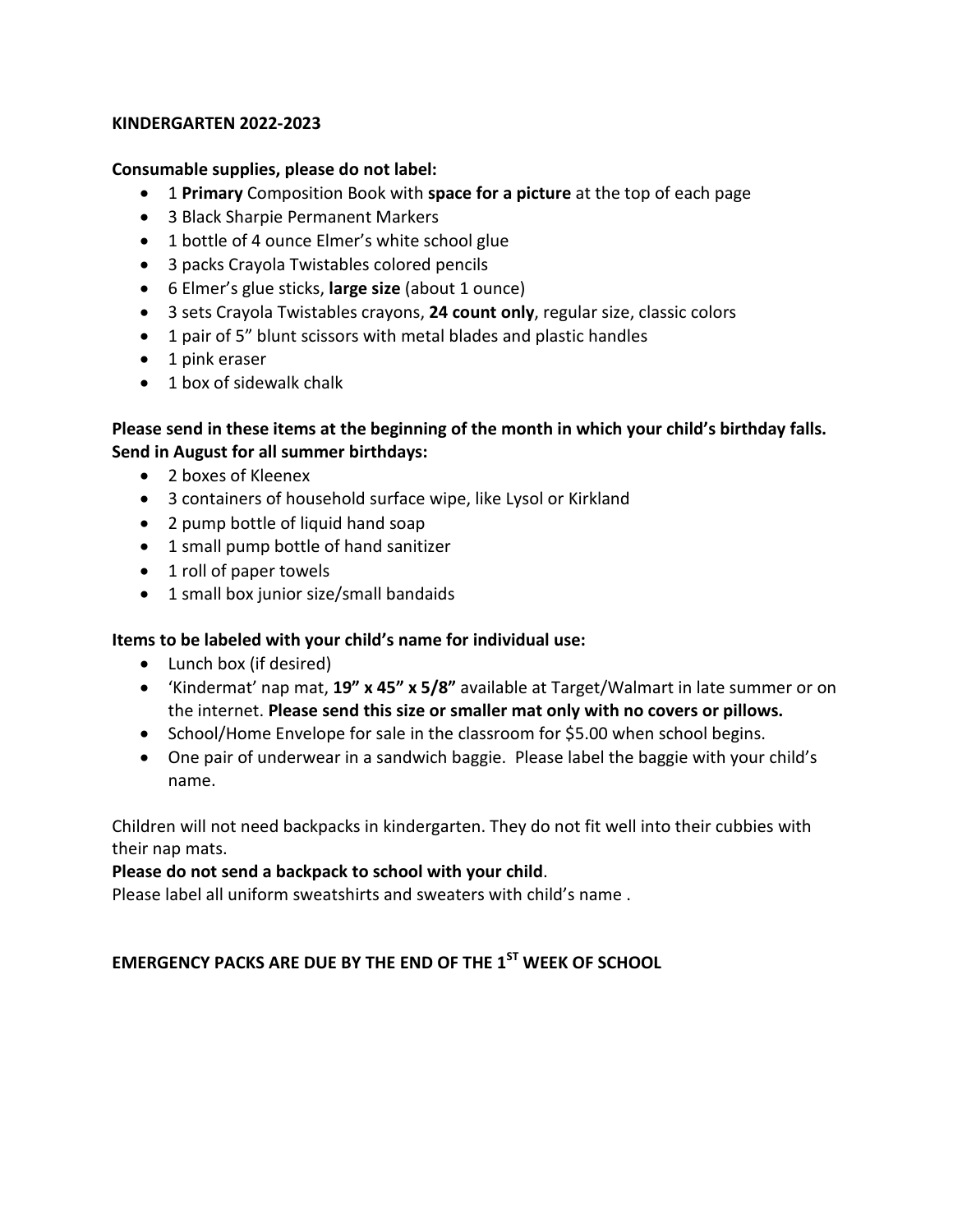#### **GRADE 1 2022-2023**

- 1 Boxes of Kleenex
- 1 Box of Gallon Ziplock bags
- 1 Container of Disinfectant wipes
- 1 set of watercolors, 8 color only, labeled
- 3 folders, with pockets, labeled
- 1 package of pencil top erasers
- 1 box of 12 Ticonderoga beginners pencils with eraser
- 1 yellow highlighter
- 1 bottle of liquid glue (like Elmers)
- 2 red pens
- Crayons (16 or 24 only), labeled (NO SMELLY CRAYONS)
- 1 pack of colored markers, labeled (NO SMELLY MARKERS)
- 1 Sharpie marker, black
- 3 Dry Erase markers, any color
- Plastic pencil box (8.5x5.5x2.5) labeled
- 2 pairs of blunt scissors with metal blade, child size, labeled
- 1 roll of scotch tape
- •4 packs of Glue sticks
- 1 Composition book
- 1 eraser labeled
- -1 pack of primary grades lined writing paper
- -Wall putty to hang posters.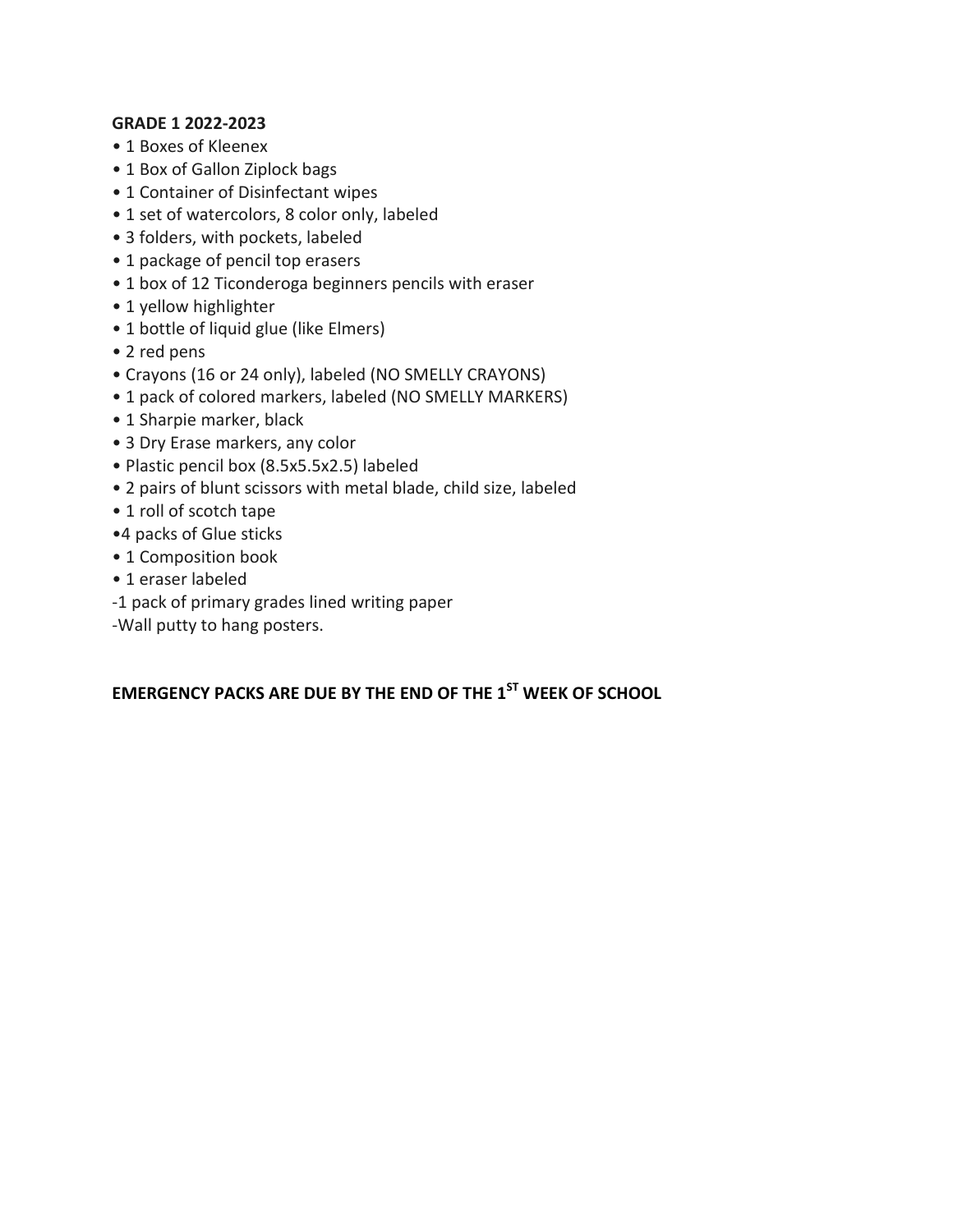## **GRADE 2 2022-2023**

- 1 box of tissue
- 8 Sharpie permanent markers (black)
- 8 dry erase markers (any color)
- 1 pack of post it notes (just 1 individual pack **not** a multi pack)
- 1 small eraser for dry erase board
- 4 dozen #2 pencils
- 2 packages of pencil top erasers
- 4 highlighter markers, any color
- 1 box of crayons (for personal use so can be put in pencil box)
- 1 set of markers (both markers and crayons may need to be replenished after the first semester…they can be put in the pencil box as they are for personal use)
- 6 .**77** size glue sticks
- 3 **PLAIN PLASTIC pocket** folders (like Pee-Chee **but plastic**). We will label these the first week of school with permanent markers so it is important that the folders are **without** decoration.
- 3 spiral bound notebooks with **150 sheets MINIMUM (wide or college rule...whatever you can find)They are 3 subject notebooks.**
- 1 pair of **blunt** tip scissors, metal blade, child size
- 2 rolls of scotch tape
- 10 manila file folders
- 2 containers of anti-bacterial wipes (for cleaning desktops)
- 1 pencil case big enough for pencils, crayons and markers. **Plastic boxes work best**. **PLEASE LABEL THIS BOX.**
- Water bottle with a sport top or straw type lid

*All consumable supplies (glue, tape, erasers, tissue, sharpies, oil pastels) are for general use, please do not label*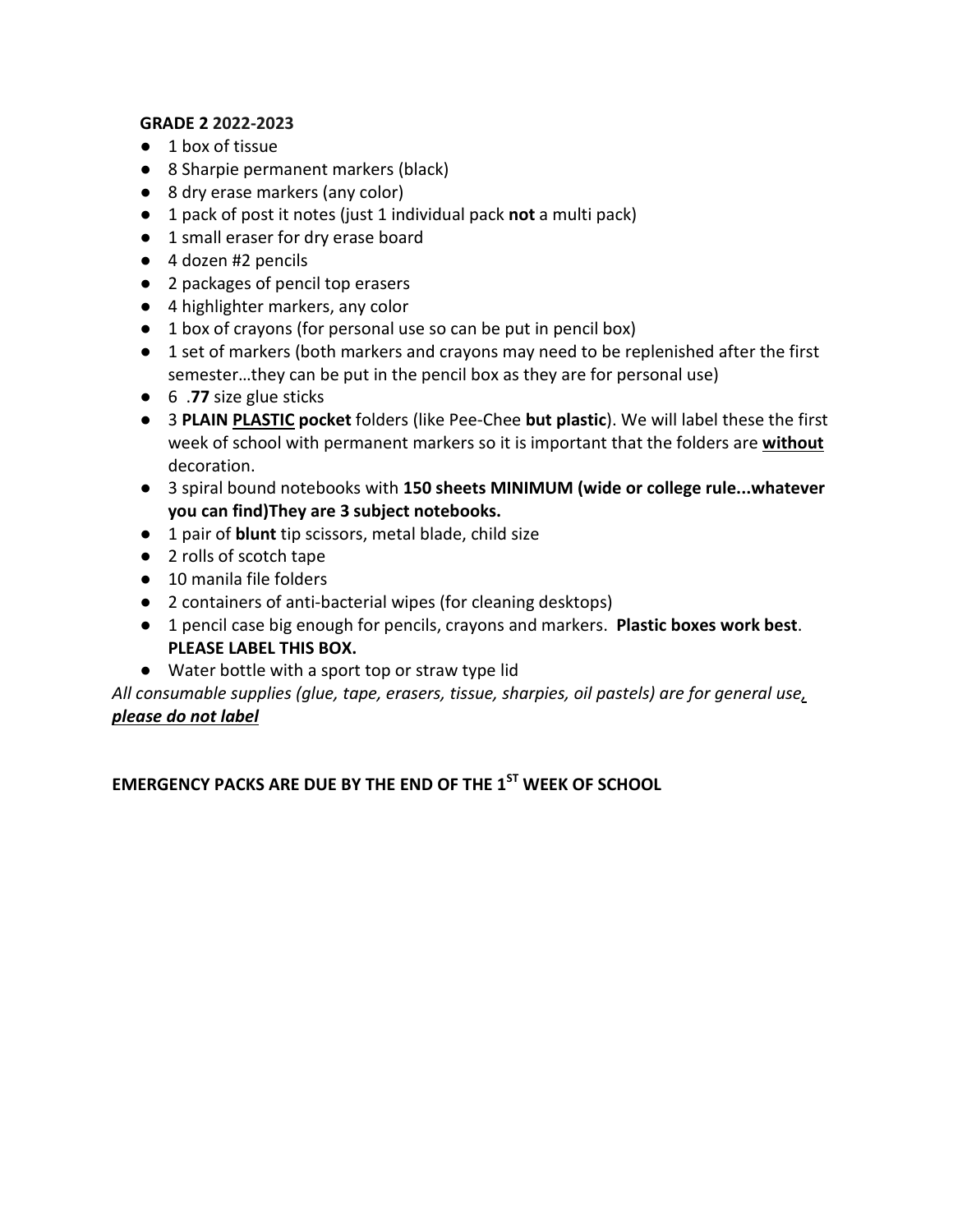#### **GRADE 3 2022-2023**

- 1 box of tissues
- 1 package of 3x5 index cards (lined on one side)
- 1 Pack of college ruled filler paper
- 1 1" binder for all subjects and dividers (1 set)
- 2 3 Subject spiral bound notebooks (The Mead 5-star, college ruled 8.5x11) or the like
- 1 composition notebook (9 % X 7 %), with ruled paper
- 3 2 pocket folders
- 2 Extra Large book covers
- Plastic zip pencil case for crayons and markers
- 1 dozen #2 Ticonderoga brand pencils
- 2 packages of pencil top erasers
- Crayola Twistables colored pencils
- 1 pack of markers (example: Crayola 10 pack)
- 1 pack of white board markers (Black)
- 3 fine point sharpie pens (black)
- 3 ultra-fine point pens (black)
- Scissors (child-size)
- one bottle of Elmer's glue
- 2 highlighters
- No pencil boxes
- Label sweatshirts please
- All consumable supplies (pencils, glue, erasers, tissue, sharpies, scissors) are for general use (please do not label)
- One package of cleaning wipes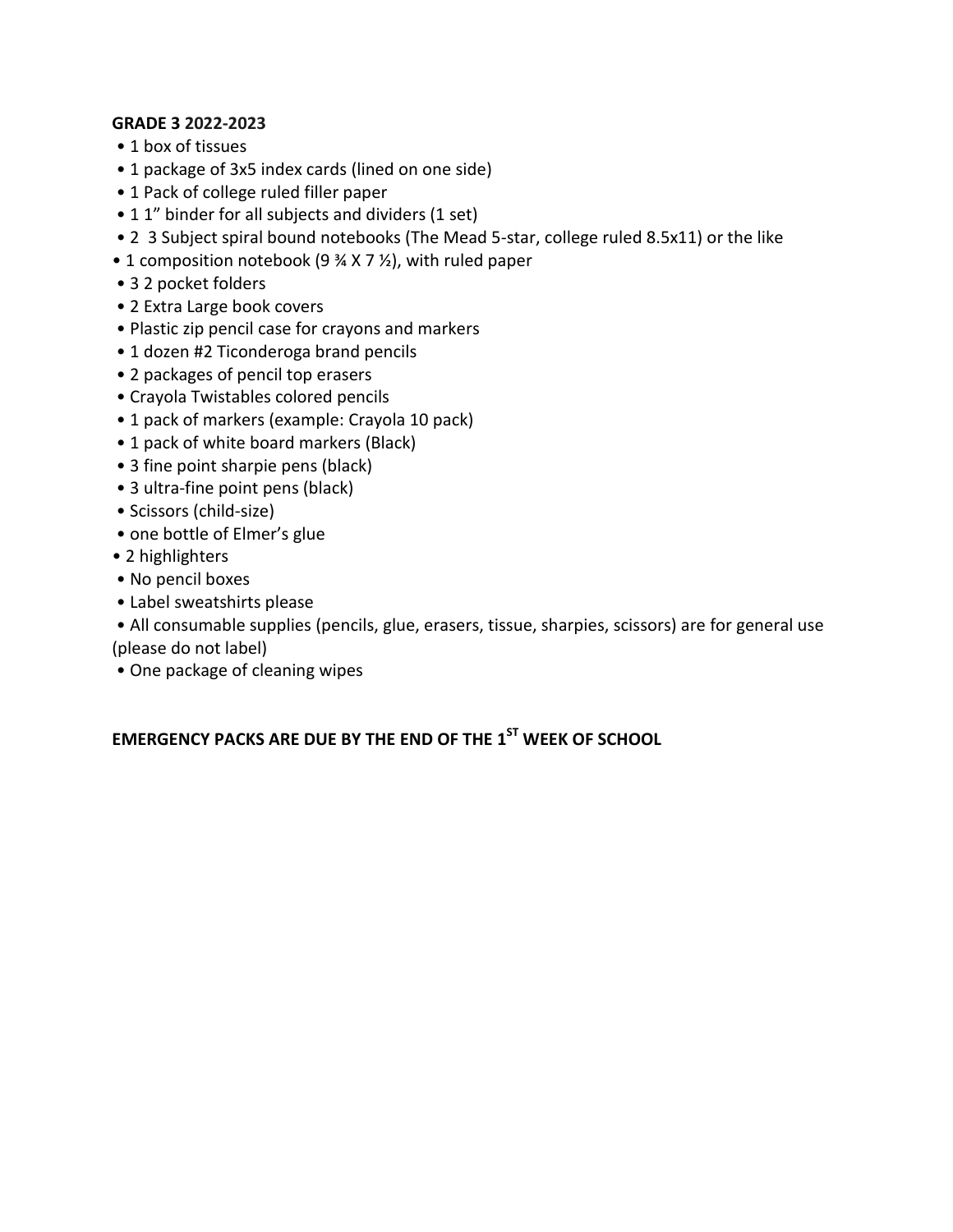#### **GRADE 4 2022-2023**

- 1 box of Kleenex
- 1 pack of markers (example: Crayola 10 pack)
- 2 dozen #2 Ticonderoga brand pencils **(pre-sharpened)**
- 1 pack of 100 large **(5x8)** index cards
- 1 package of pencil top erasers
- Box of Crayons and/or a box of Crayola Colored Pencils
- 5 glue sticks
- 1 **1"** binder for all subjects
- 8 dividers for binder (1 set)
- 2 Composition notebooks, 9 ¾ x 7 ½ with ruled paper
- 1 **PLASTIC** pocket folder, pee chee style, no brads, plain, no decorations (this will be used as a "Graded Work Folder")
- 1 college ruled spiral notebook, 150 pages
- 2 college ruled spiral notebooks, 70 pages
- 2 red ballpoint pens for correcting
- 1 pencil box, about 8 3/8 x 5 5/8 inches
- 1 pair of Scissors, child size
- 3 Fine point Sharpie pens, black
- 3 Ultra Fine point Sharpie pens, black
- 2 dry erase markers, any color
- 4 highlighter pens
- Small handheld manual pencil sharpener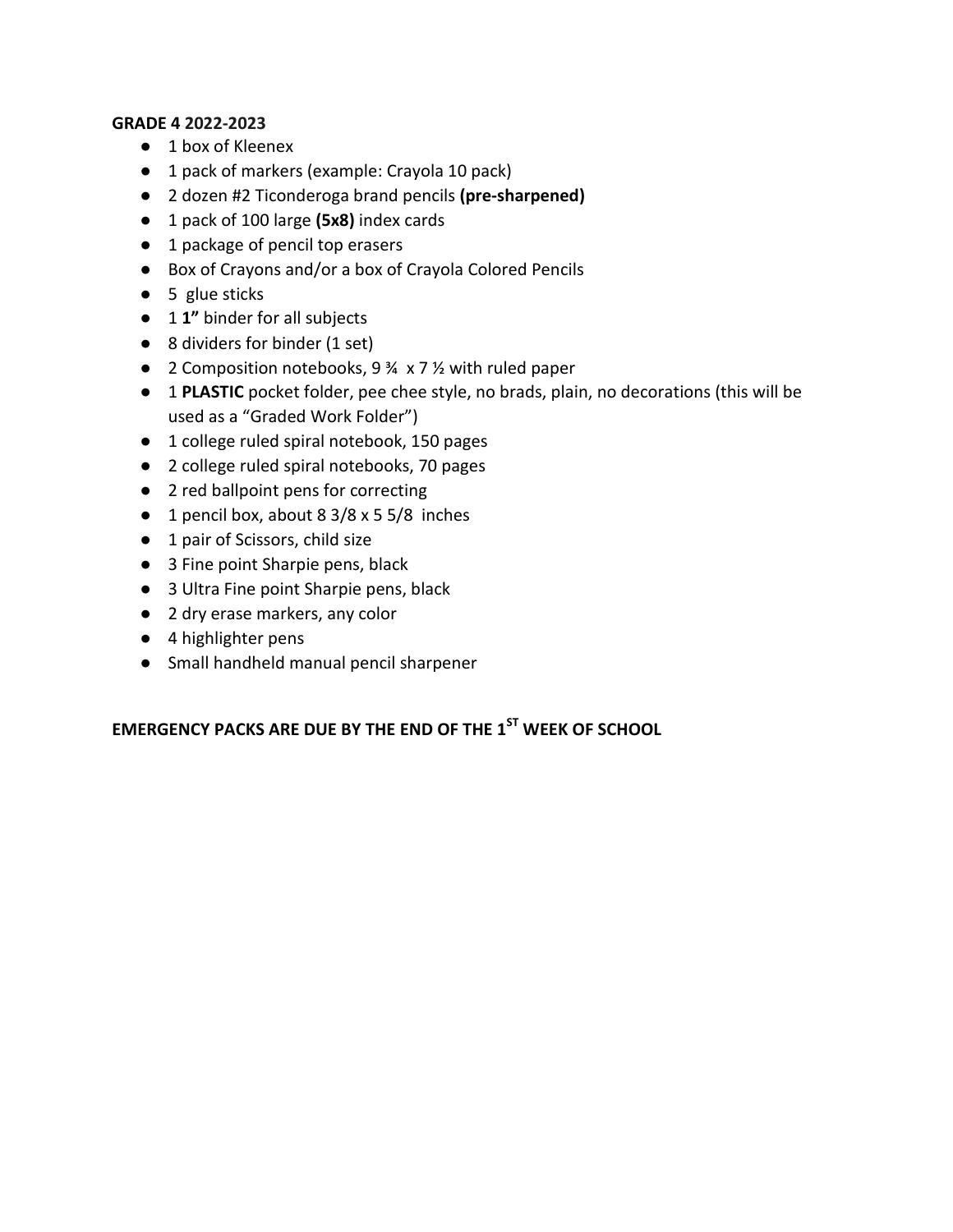#### **GRADE 5 2022-2023**

#### **It is your child's responsibility to have these supplies on a daily basis throughout the year.**

#### **Please label the following items with the student's full name (first and last):**

- 1 backpack (needs to have the ability to be hung up on a hook by the student)
- 1 one inch 3 ring binder
- 1 three ring zippered pencil pouch (to be kept in the binder)
- 2 plastic two pocket folders
	- Unfinished Work Folder
	- Graded Assignment Folder
- 4 college ruled, three subject spiral notebooks
	- Math (We will use all 3 sections!)
	- Novel Study/Vocabulary/Comprehension Skills
	- Writing/Grammar/Word Study
	- Religion/Science/Social Studies
- 1 composition notebook for Spanish
- 1 box of markers (Crayola brand is preferred)
- 1 box of colored pencils or crayons (Crayola brand is preferred)
- 1 pair of adult sized scissors

## **Please keep the following supplies unlabeled:**

(students will keep some of these supplies at their desk. Extras will be given out as needed)

- 1 pack of 8 divider tabs (all 8 will be used in the one inch binder)
- 1 packet of lined paper (college ruled)
- 1 packet of computer/printer paper (8.5 x 11)
- 1 box of Ticonderoga pencils
- 1 pack of dry erase markers (thin and black)
- 3 handheld plastic pencil sharpeners with connected catch for pencil shavings
- 5 red pens
- 5 highlighters (at least 2 different colors)
- 5 pink erasers
- 5 glue sticks
- 4 packages of Post-it notes (for exit tickets and for marking texts)
- 2 rolls of adhesive tape
- 2 black sharpies